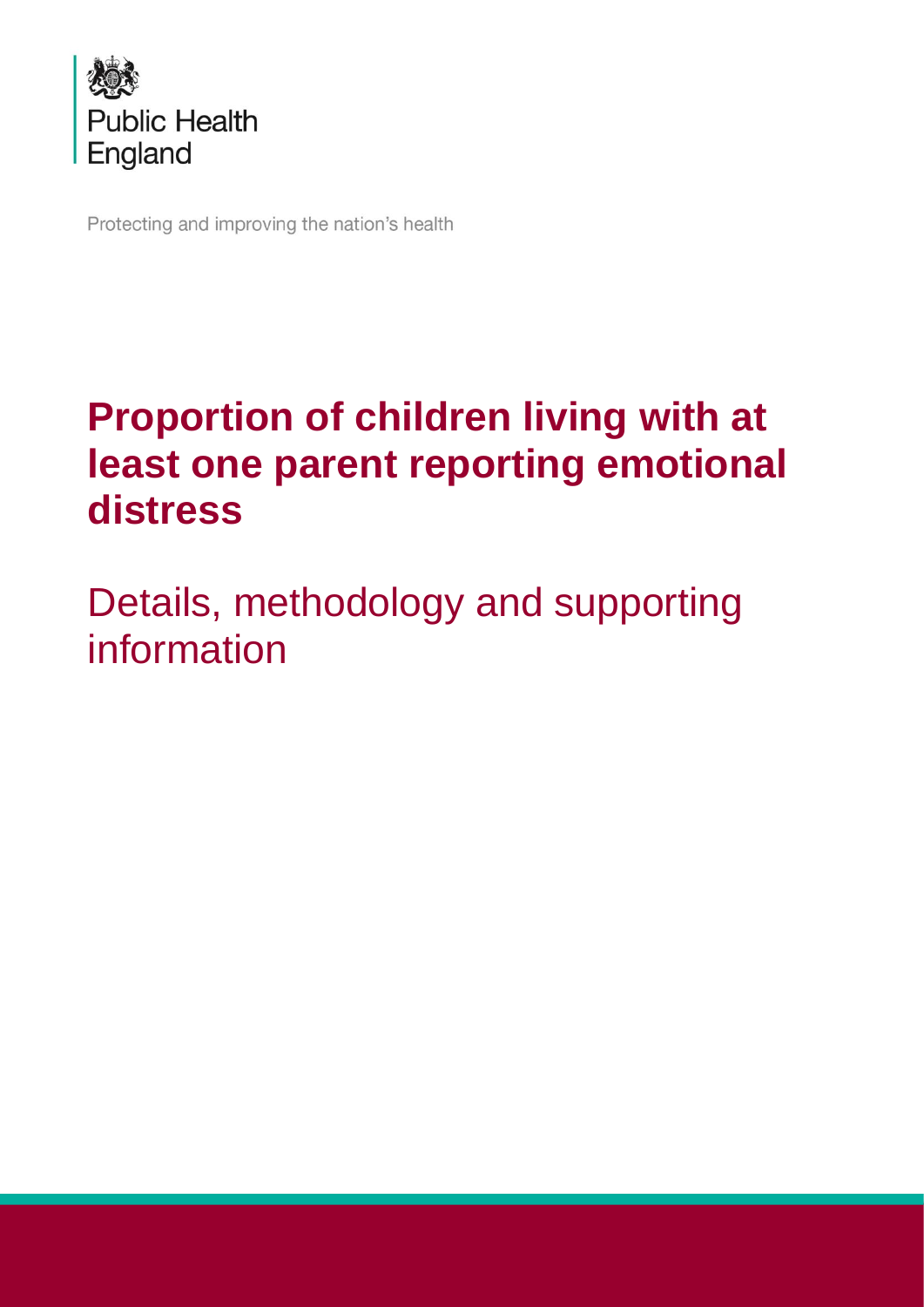# About Public Health England

Public Health England exists to protect and improve the nation's health and wellbeing, and reduce health inequalities. We do this through world-leading science, research, knowledge and intelligence, advocacy, partnerships and the delivery of specialist public health services. We are an executive agency of the Department of Health and Social Care, and a distinct delivery organisation with operational autonomy. We provide government, local government, the NHS, Parliament, industry and the public with evidence-based professional, scientific and delivery expertise and support.

Public Health England Wellington House 133-155 Waterloo Road London SE1 8UG Tel: 020 7654 8000 [www.gov.uk/phe](http://www.gov.uk/phe) Twitter: [@PHE\\_uk](https://twitter.com/PHE_uk) Facebook: [www.facebook.com/PublicHealthEngland](http://www.facebook.com/PublicHealthEngland)

For queries relating to this document, please contact: mhdnin@phe.gov.uk



© Crown copyright 2020

You may re-use this information (excluding logos) free of charge in any format or medium, under the terms of the Open Government Licence v3.0. To view this licence, visit [OGL.](https://www.nationalarchives.gov.uk/doc/open-government-licence/version/3/) Where we have identified any third party copyright information you will need to obtain permission from the copyright holders concerned.

Published March 2020 PHE publications **PHE** supports the UN



gateway number: GW-960 Sustainable Development Goals

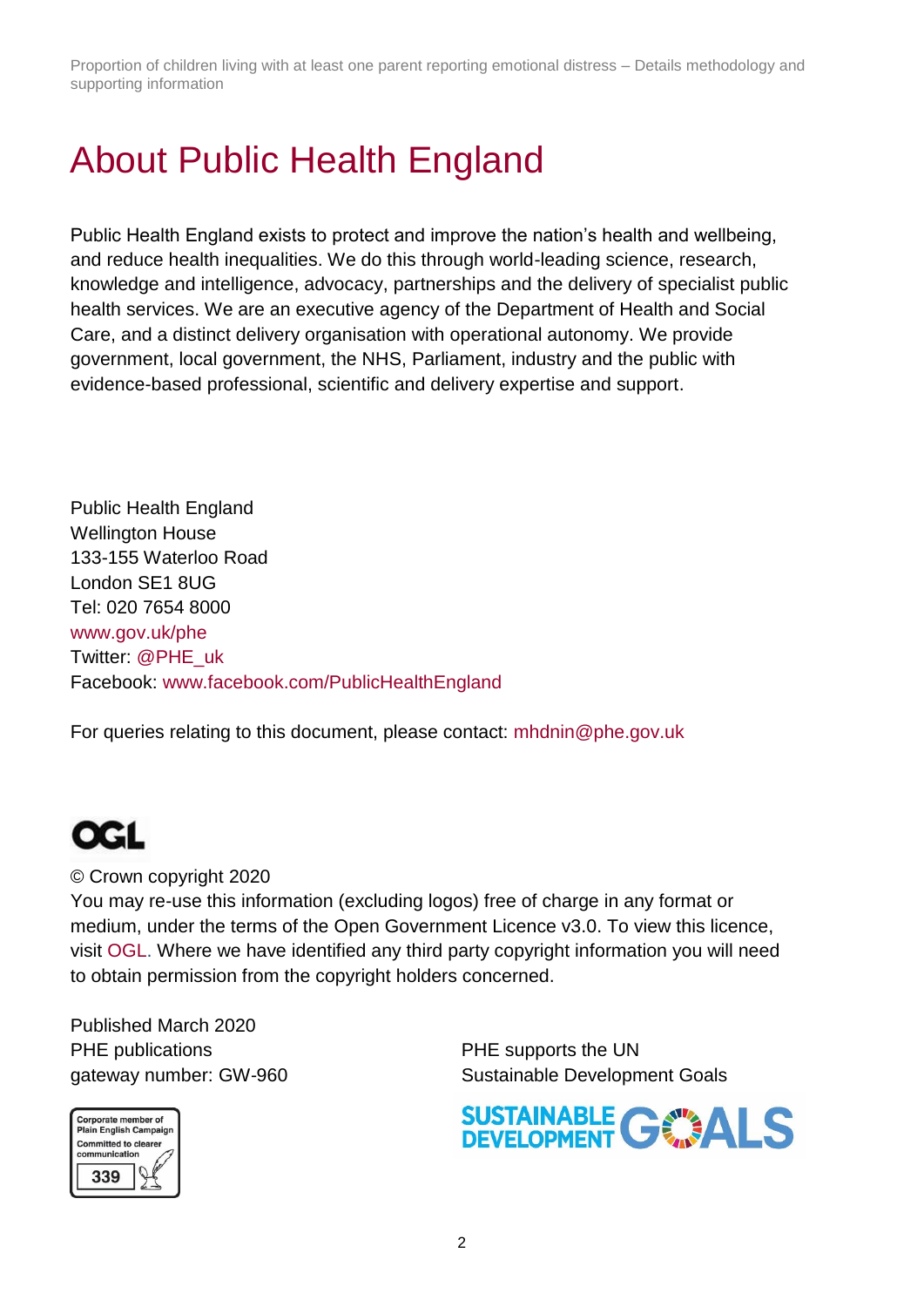# **Contents**

| Background                                                                                                                                                                                                                                                                                                                                                                                                      | 4                                                    |
|-----------------------------------------------------------------------------------------------------------------------------------------------------------------------------------------------------------------------------------------------------------------------------------------------------------------------------------------------------------------------------------------------------------------|------------------------------------------------------|
| Purpose<br>General Health Questionnaire (GHQ-12)<br>Poor parental mental health<br>Association with worklessness<br>The association with child outcomes<br>Potential transmission mechanisms                                                                                                                                                                                                                    | 4<br>4<br>5<br>5<br>6<br>$\overline{7}$              |
| Data sources                                                                                                                                                                                                                                                                                                                                                                                                    | 9                                                    |
| The Understanding Society survey<br>Overview of the survey<br>Sample sizes and attrition<br>Wave 1 (2009 to 2010) income information<br>Waves 2 to 8 (2010 to 2017) retrospective changes<br>Wave 8 (2016 to 2017) methodological changes<br>Definitions and terminology within the statistics<br><b>Understanding Society survey definitions</b><br>Underlying sample population<br>Weights used and attrition | 9<br>9<br>9<br>9<br>10<br>10<br>10<br>10<br>11<br>11 |
| General limitation of this analysis                                                                                                                                                                                                                                                                                                                                                                             | 13                                                   |
| Overview<br>Specific issues<br>Standard limitations of using survey data<br>Definition of a family in longitudinal analysis<br>Definition of worklessness<br><b>Transitions between waves</b><br>Rounding and suppression                                                                                                                                                                                       | 13<br>13<br>13<br>14<br>14<br>14<br>14               |
| References                                                                                                                                                                                                                                                                                                                                                                                                      | 15                                                   |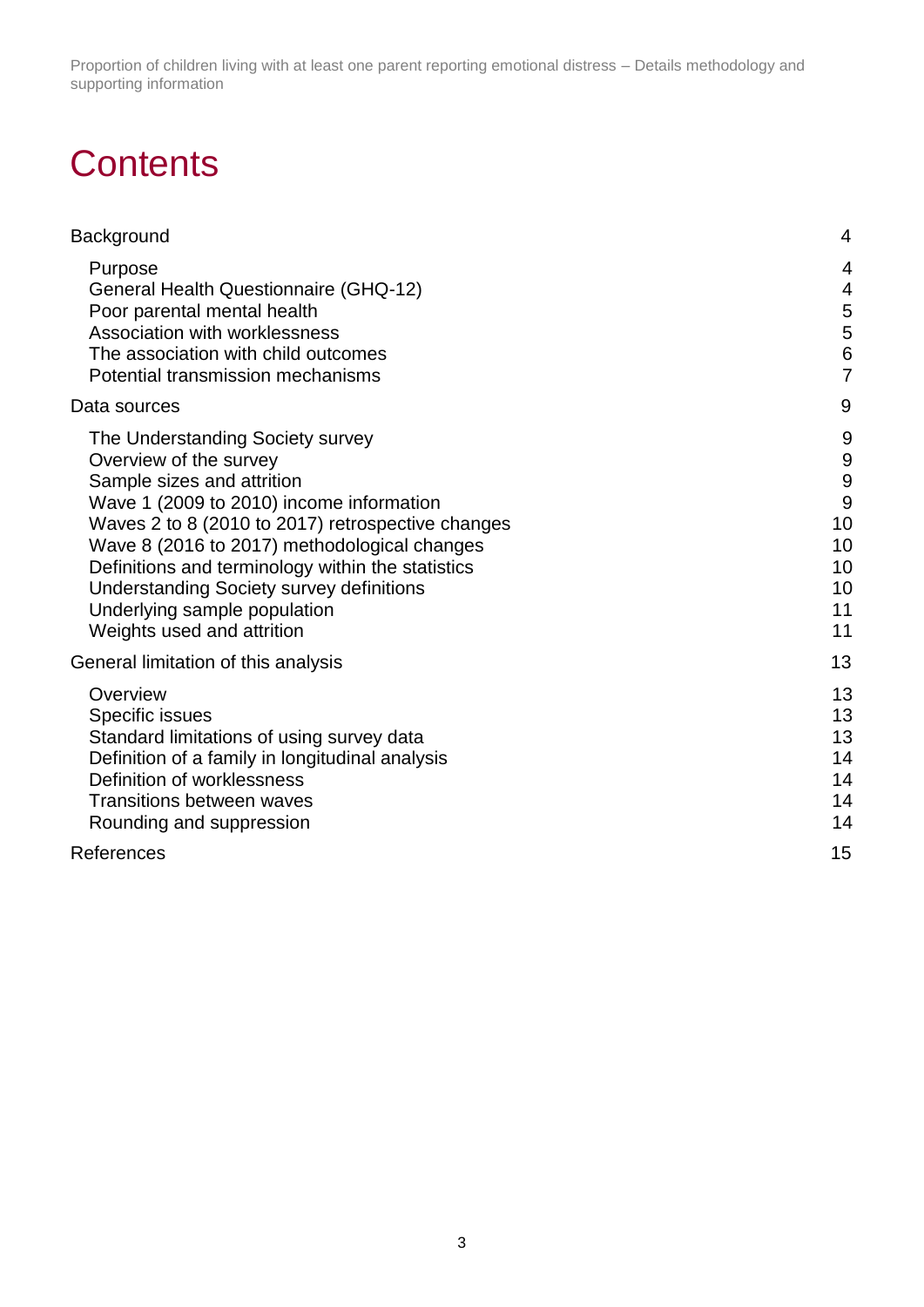# <span id="page-3-0"></span>**Background**

# <span id="page-3-1"></span>Purpose

The purpose of this document is to support and provide background information to the accompanying statistical publication, including discussions of methodology and the terminology used. The results of the statistical publication are not included in this document.

## <span id="page-3-2"></span>General Health Questionnaire (GHQ-12)

The Understanding Society survey uses the self-completed 12-item General Health Questionnaire (GHQ-12).The GHQ-12 is the most extensively used screening instrument for common mental disorders, in addition to being a more general measure of emotional distress. It focuses on how the respondent is feeling relative to normal (that is breaks in normal functioning rather than life-long traits), and therefore covers disorders or patterns of adjustment associated with distress. The GHQ-12 is a condensed (12 question) version of the GHQ, which is commonly used in social research and features in many household surveys. The GHQ-12 asks questions regarding the way an individual has been feeling over the last few weeks, including sleep, selfconfidence, worry, and concentration.

There are 4 possible answers: 2 are negative (where the respondent is feeling worse than usual), and 2 are positive (the same or better than usual). A score of 1 is given for a negative response and a score of 0 for a positive repsonse. These 12 scores are added together so that each individual has a score which ranges from 0 to 12. A score of 4 or more has been shown to indicate that the individual has symptoms of minor psychiatric morbidity.The types of mental health problems that might be indicated by a high score on this scale do not necessarily include severe mental disorders characterised by deterioration of normal social functioning, but of common mental health problems such as anxiety and depression. Common mental health problems, such as anxiety and depression, frequently interrelate with the other disadvantages we address in this document, such as parental worklessness.

The common use of GHQ-12 in research also enables further comparison and analysis. For these purposes, using a self-reported scale (the GHQ-12) is better than using questions that focus on whether a respondent has been diagnosed with depression or anxiety, since these are likely to underrepresent the level of poor mental health in the population (due to under-diagnosis and under-reporting).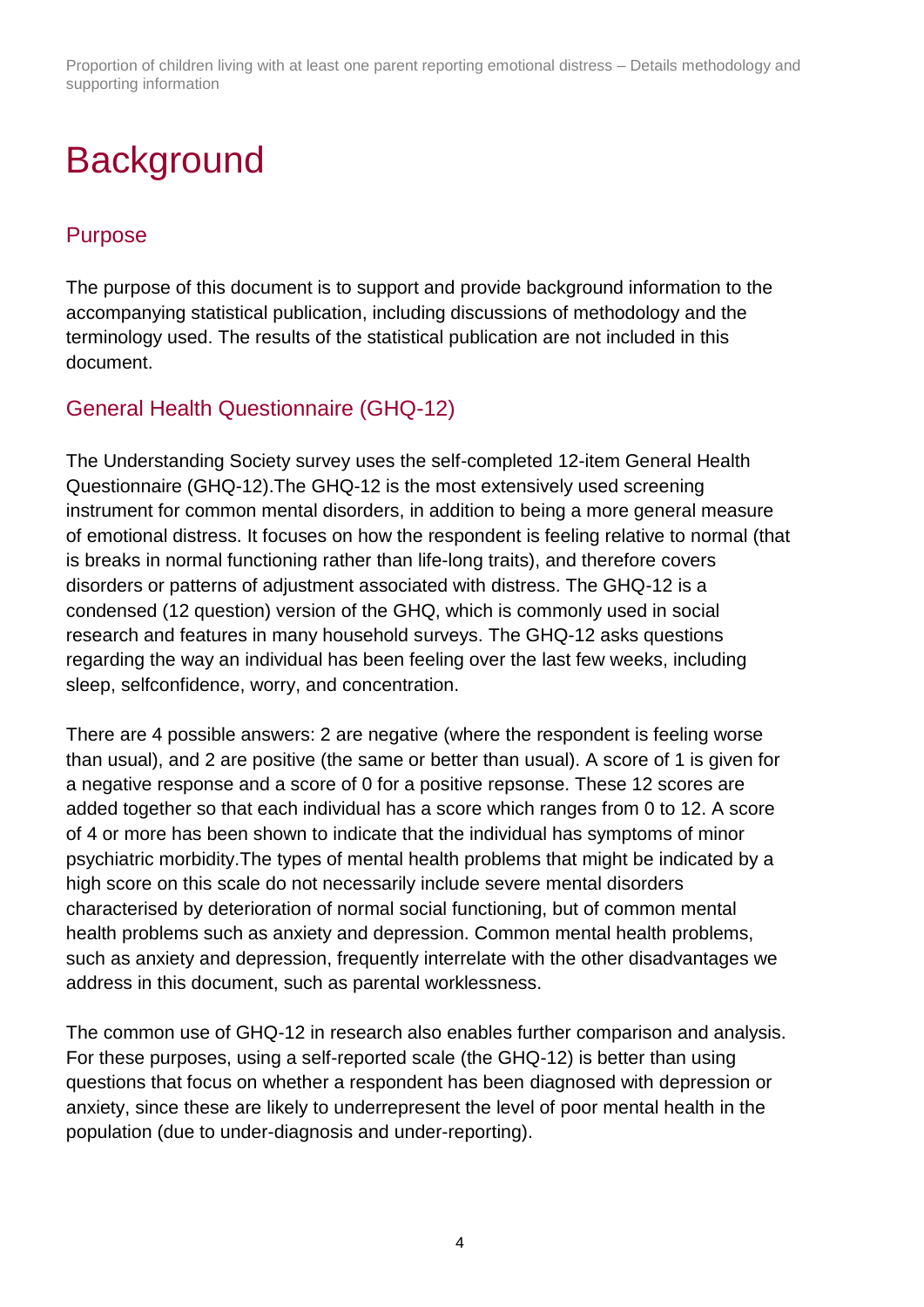# <span id="page-4-0"></span>Poor parental mental health

Estimates suggest that between 2014 and 2015, around one in six adults aged 16 to 64 years in England had a common mental health disorder, such as anxiety or depression (McManus et al, 2016). The prevalence of other mental disorders is less common; for example, psychotic disorders such as schizophrenia and affective psychosis each affected about one in a hundred adults, whilst bipolar disorder affected one in fifty adults (McManus et al, 2016). This indicator is focused on more common mental disorders.

Common mental health problems are more likely to occur in women than men, and since 2000, the prevalence of common mental health disorders in women has increased, while for men it remained stable (McManus and others, 2016). Evidence suggests that most mental disorders have their onset in childhood, adolescence or young adult life.

There are differing estimates of the prevalence of poor parental mental health (depending on the severity of the definition applied). A 2008 literature review suggested that among parents around 10% of women and 6% of men had mental health problems at any given time (cited by Mental Health Foundation, 2015). More recently, Public Health England (PHE) analysis of data from the Understanding Society survey indicated that in 2016 to 2017, 22% of mothers and 12% of fathers reported symptoms of emotional distress which would be indicative of mental health problemss.

### <span id="page-4-1"></span>Association with worklessness

Employed adults are less likely to have a common mental health problem than those who are economically inactive or unemployed. Figures from the Adult Psychiatric Morbidity Survey show that while around 14% of adults in full-time employment had a common mental health problem, rates were higher among people who were out of work (at 29% for those who were unemployed and 33% for the economically inactive) (Mental Health Foundation, 2016).

Employment can positively affect mental health by providing greater financial security, social status, identity, and social interaction, but a poor working environment and stress within the workplace can also be detrimental to mental health (McDaid and others, 2008).

There is strong evidence of a causal relationship between employment status and psychological wellbeing. Longitudinal analysis indicates that:

• moving from employment to worklessness is predictive of lower psychological wellbeing, even after taking account of other factors (Flint et al, 2013)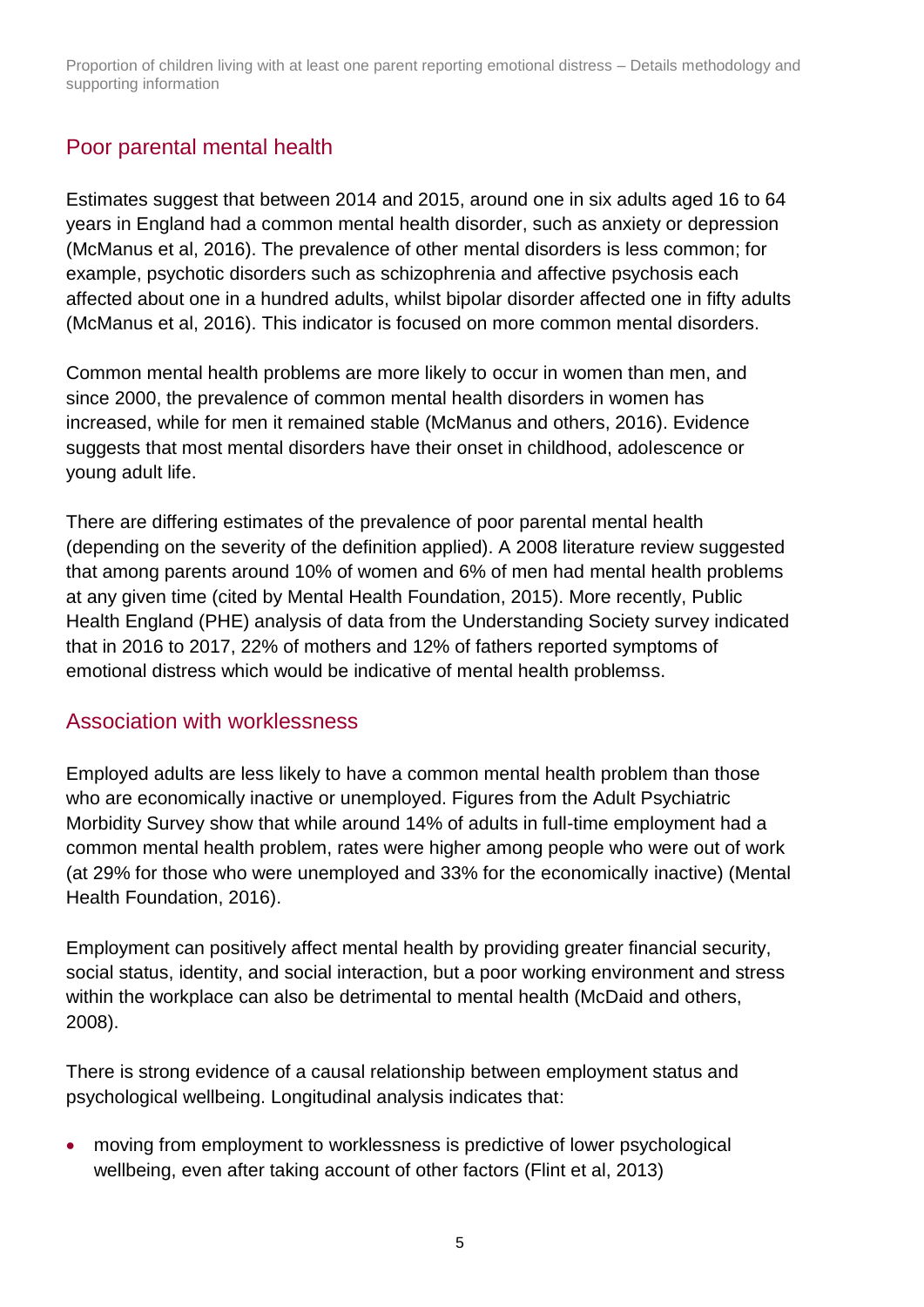- the positive effects of moving into employment from unemployment were not as large as the negative effects of job loss on psychological wellbeing
- moving from either employment, or seeking work, into permanent sickness was also significantly associated with decreased psychological wellbeing, over and above the negative effect of current permanent sickness on its own (Flint et al, 2013)

A 2004 survey of the mental health of children and young people in Great Britain similarly showed that the prevalence of mental disorders was greater among children in families with neither parent working compared with those in which both parents worked (Green et al, 2004).

## <span id="page-5-0"></span>The association with child outcomes

Parental depression has been found to be associated with an increased risk of subsequent behavioural and emotional difficulties in children (Marryat and Martin, 2010; Ramchandani and others, 2008).

Longitudinal research has found that children with mothers who had repeated mental health problems were almost twice as likely to have poorer relations with peers at age 3 compared with those whose mothers remained mentally well throughout the 4 years of the survey, or compared to those who had only brief episodes of poor mental health. However, cognitive development at age 3 was not statistically associated with mother's mental wellbeing, once social and economic factors were taken into account (Marryat and Martin, 2010).

Similarly, children whose fathers had persistent depression (in both the antenatal and postnatal periods) had higher risks of subsequent emotional and behavioural problems at age three-and-a-half even when controlling for other factors such as maternal depression and paternal education level. However, by age 7, the associations between fathers' mental health and child behavioural outcomes were no longer statistically significant (Ramchandani and others, 2008).

Prolonged (that is repeated occurrence of mental health problems over several years) compared to brief exposure of mental health problems also affects children differently. Brief exposure to a mother with poor mental health (that is where mental health problems were only reported once during the 4 years of the survey) was associated with adverse emotional and cognitive outcomes for the child, but long-term experience may additionally be associated with adverse behavioural outcomes (Lyons-Ruth and others, 1993 and Chang and others, 2007 cited by Marryat and Martin, 2010).

Research also indicates that maternal mental health during pregnancy affects outcomes in middle childhood. Children whose mothers experienced high levels of anxiety in late pregnancy had higher rates of behavioural and/or emotional problems at age 7 for both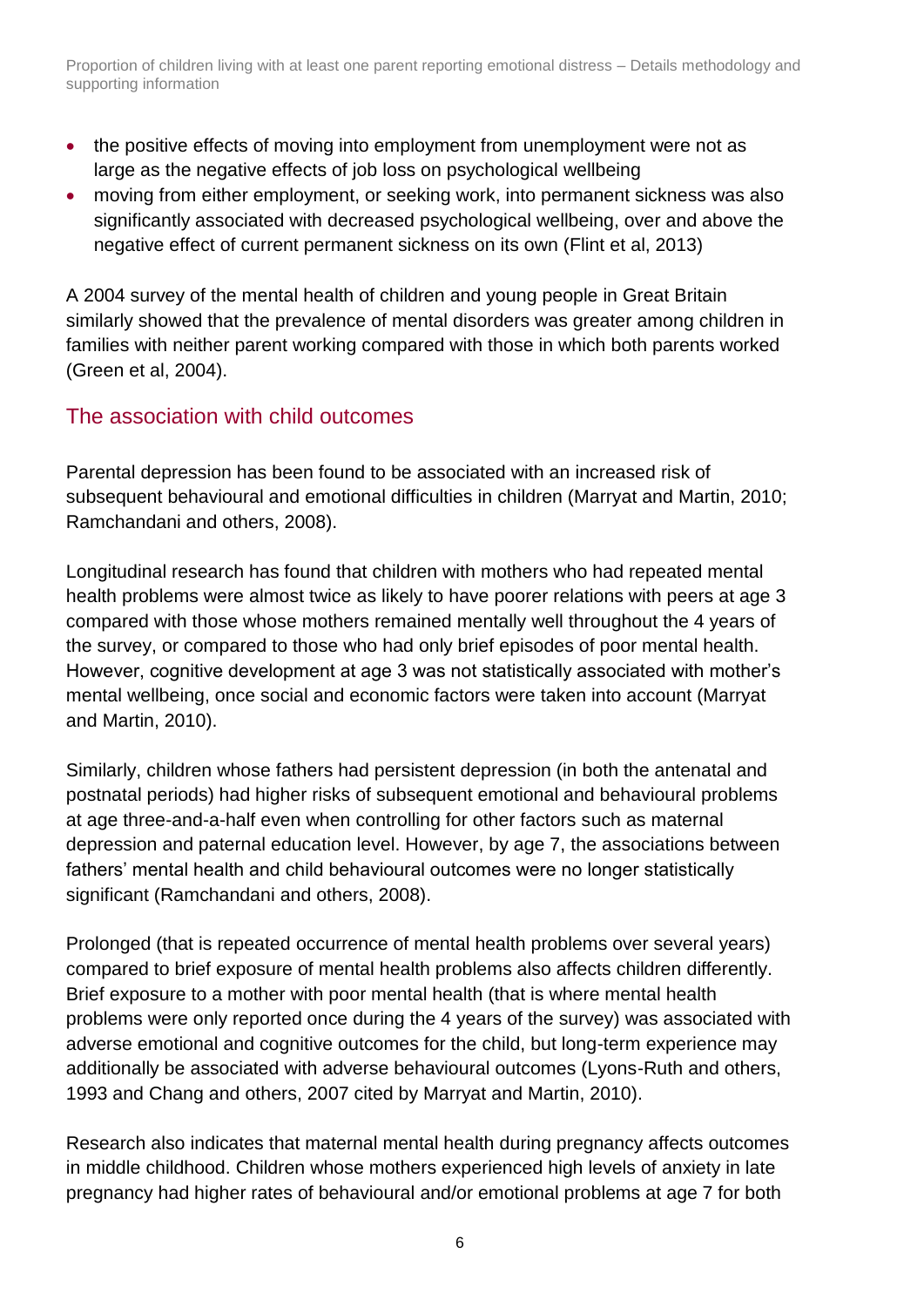boys and girls, even after taking other factors into account. There was also an additional effect of postnatal anxiety on behavioural and/or emotional problems at age 7 (O'Connor and others, 2003).

Other longitudinal research has investigated how parental mental health relates to adolescent child happiness (Webb and others, 2016). The results showed that maternal and paternal mental distress predicts unhappiness in girls but not boys (Webb and others, 2016).

## <span id="page-6-0"></span>Potential transmission mechanisms

There remains some uncertainty as to the mechanisms involved in the transmission of mental health problems to poorer outcomes in children (Ramchandani and others, 2008). Although children of parents with mental health problems are at increased risk in terms of their cognitive, emotional and social development, many children will not suffer adverse effects, and research highlights the role of child resilience and protective factors in determining their vulnerability to poorer outcomes in later life (Smith, 2004). There may also be different impacts depending on the age of the child (Smith, 2004; Ramchandani and Psychogiou, 2009). There is mixed evidence as to whether boys and girls are affected in different ways, according to whether the father or mother has mental health difficulties (Ramchandani and Psychogiou, 2009).

A number of biological dispositions, sociocultural contexts and psychological processes are likely to interact and can act as protective factors or risk factors for both parents' and children's mental health (Mental Health Foundation, 2016). In summary, some of the possible mechanisms by which parental mental health may impact on children, include:

- direct exposure to symptoms, for example, experience of unpredictable or irrational behaviour, or neglect
- the influence of mediating factors, such as disrupted parental/couple relationship (see the parental conflict indicator section for a detailed discussion of the evidence in this area) or inter-partner violence
- disruptions to parenting
- parental genetic factors
- the interaction of genetic and environmental influences (Smith, 2004)

Child development may be affected by the emotional environment within the home, including the quality of relationships between parents, the support available to the family and the health and wellbeing of the parents (Marryat and Martin, 2010). Associated with this, research has found that children's behavioural problems are strongly associated with the quality of their parents' relationship, with a poorer-quality relationship predicting greater behavioural problems, especially among children in lower-income families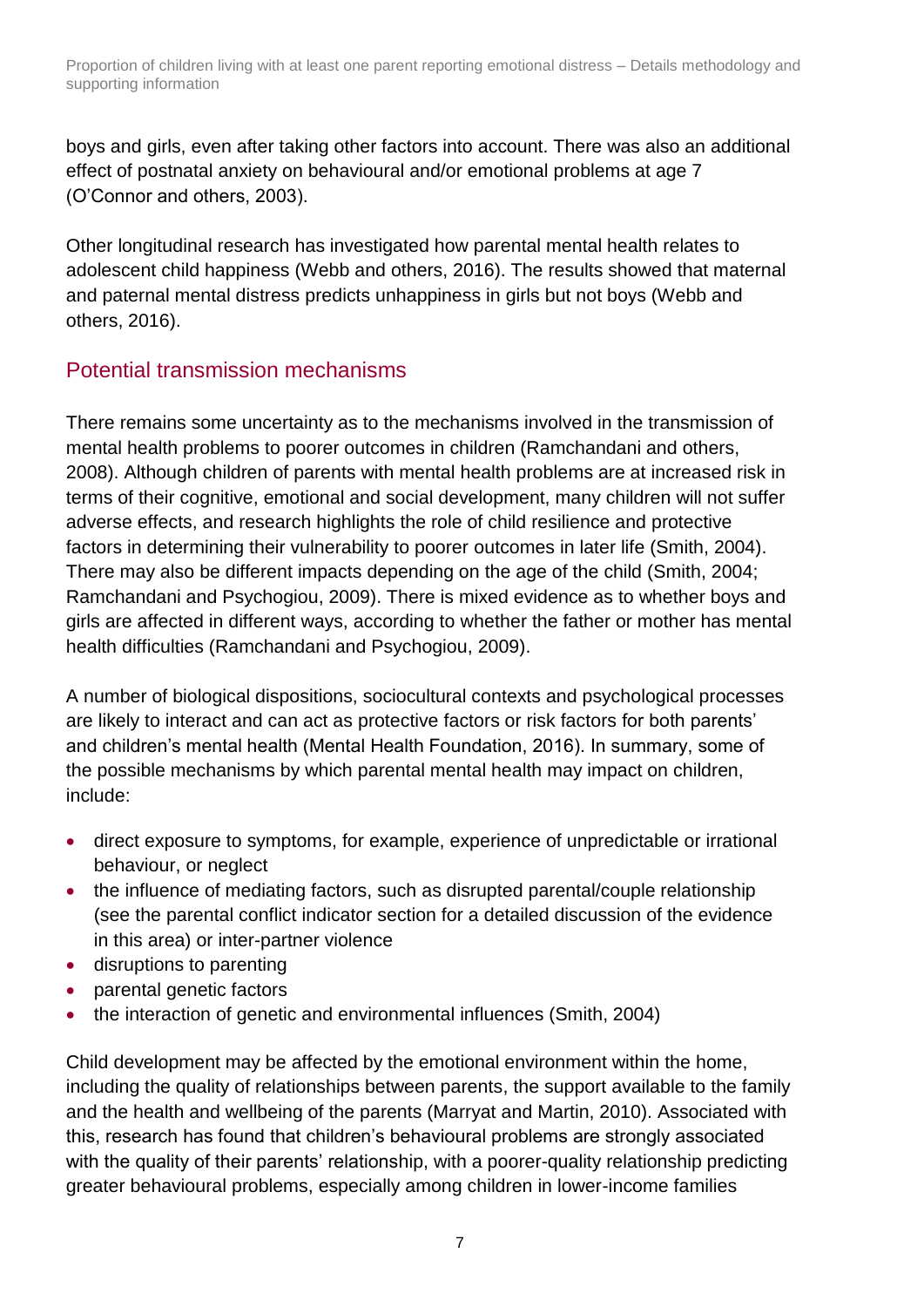(Mental Health Foundation, 2016). For parents themselves, social support and relationships are also important; being happily married or in a stable relationship has been found to be linked to physical and mental health benefits (Mental Health Foundation, 2016).

In terms of parenting, there is consistent evidence that depressed mothers may be less responsive to their infants' attempts to engage with them and this in turn affects the strength of the child's attachment (Murray and others, 1996, cited by Marryat and Martin, 2010). The development of attachment behaviours and bonding are particularly important to babies and young children, and their wellbeing and development (Smith, 2004). Poor attachment is related to impaired cognitive functioning at 18 months (Murray and others, 1996, cited by Marryat and Martin, 2010).

There is limited research on how paternal mental health specifically affects children. However, some studies have shown that fathers with depression spend less time with their children and undertake fewer activities, so the quality of time is also reduced (Ramchandani and Psychogiou, 2009). Studies have also found that selfreported paternal depression has a small but significant negative effect on parenting, with decreased positive and increased negative parenting behaviours (Wilson and Durbin 2010, cited by Sethna and others, 2015).

Older children may have a greater ability to understand some aspects of a parent's mental health problems and be more tolerant of some disruptions to their relationship with the parent, but they may also find their parent's unpredictable behaviour, or ineffective limit setting difficult to cope with, and others may also take on a caretaking role (Smith, 2004).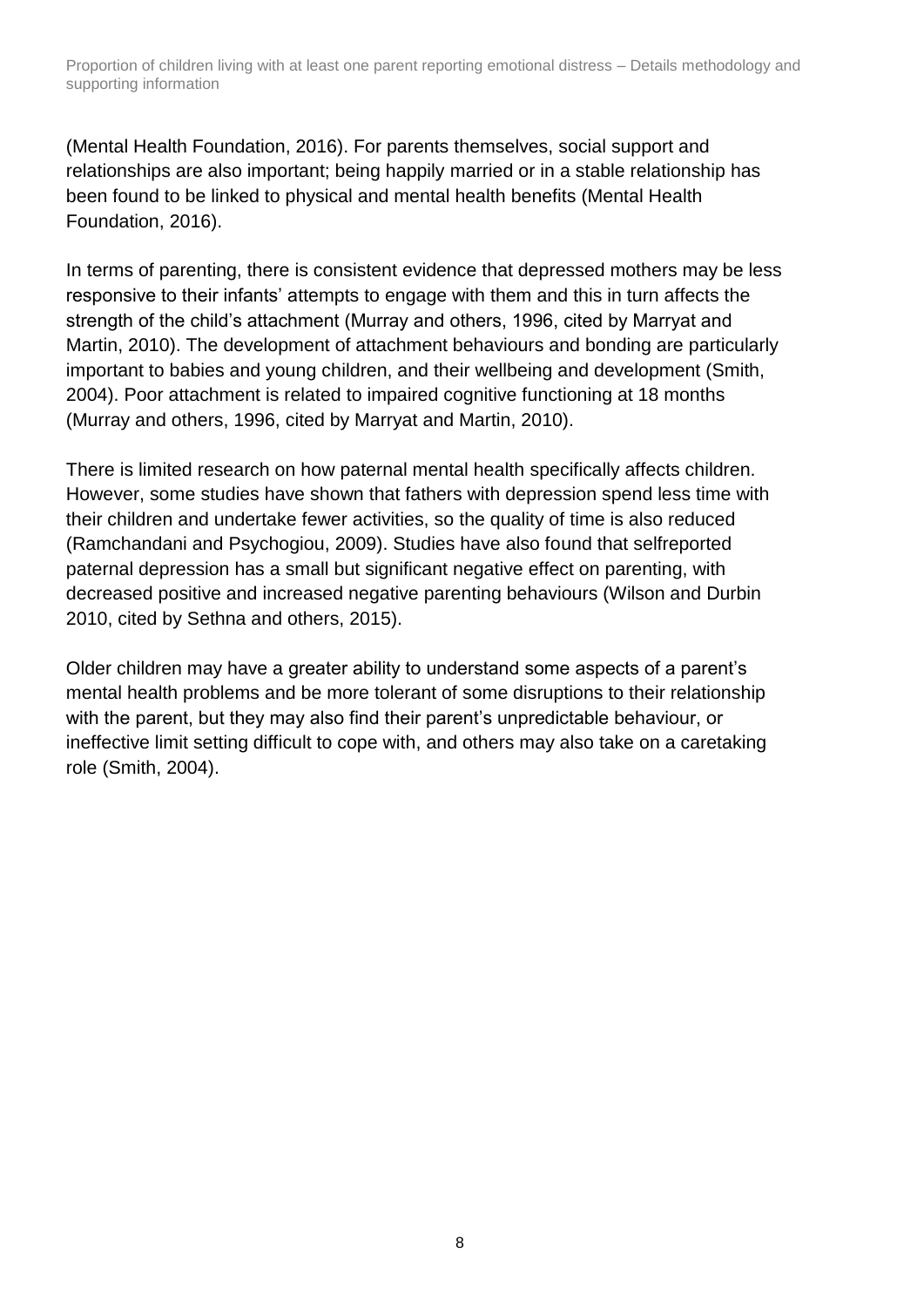# <span id="page-8-0"></span>Data sources

## <span id="page-8-1"></span>The Understanding Society survey

#### <span id="page-8-2"></span>Overview of the survey

Understanding Society is a nationwide household survey, following 41,000 households across the UK from 2009 to 2010 onwards. It captures important information about people's social and economic circumstances, attitudes, behaviours and their health. The study provides a rich range of information on families and their circumstances over time, enabling a longitudinal picture to be built on disadvantage and worklessness. Household members aged 16 or older are interviewed and the same individuals are reinterviewed in successive years to see how things have changed. Individuals become eligible for a full interview once they reach the age of 16. A subset of 10 to 15 year old children are also interviewed in the 'youth survey'. However, questions differ from the main survey. Full questionnaires of surveys currently being implemented [can be found](https://www.understandingsociety.ac.uk/documentation/mainstage/questionnaires)  [online.](https://www.understandingsociety.ac.uk/documentation/mainstage/questionnaires)

The Understanding Society fieldwork is conducted over a two-calendar-year period, with each individual being interviewed on a yearly basis. It is important to note that the periods of waves overlap, and that individual respondents are interviewed around the same time each year on an annual basis.

#### <span id="page-8-3"></span>Sample sizes and attrition

As with most longitudinal surveys, attrition reduces the Understanding Society sample size over time.

#### <span id="page-8-4"></span>Wave 1 (2009 to 2010) income information

There are known issues with the income information in the first Understanding Society survey wave covering 2009 to 2010. See Dr Paul Fisher's paper Does repeated measurement improve income data quality? (ISER Working Paper Series, 2016 to 2011) for details of why income data on the first wave of Understanding Society are not comparable with subsequent waves and are likely to be of lower quality. We have therefore excluded the first wave from the analysis presented in this publication – with the exception of parental separations between the first and second wave, as we needed to increase our underlying sample size, and felt that the first wave of data could be trusted in this regard.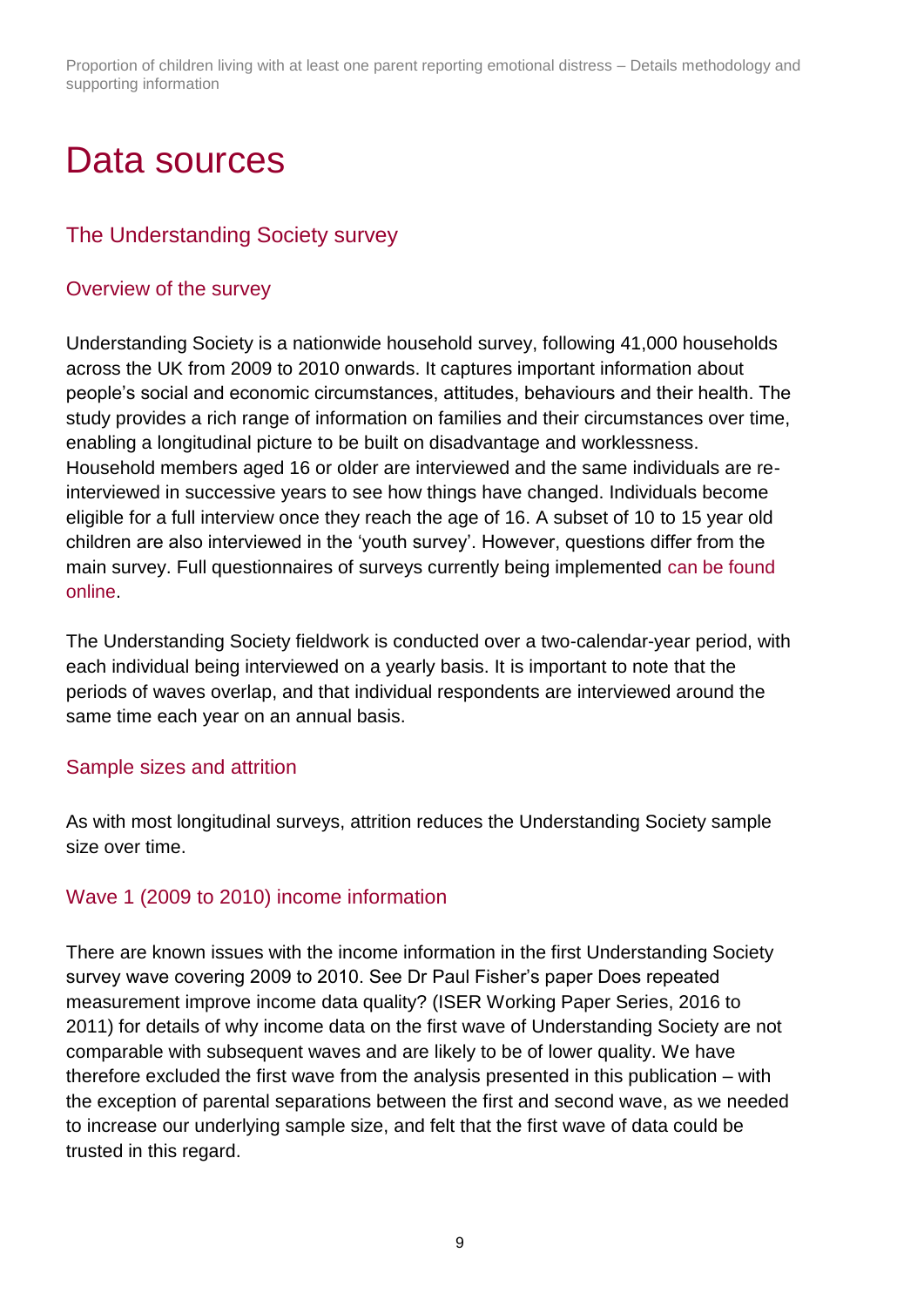## <span id="page-9-0"></span>Waves 2 to 8 (2010 to 2017) retrospective changes

The Understanding Society Wave 9 data release (November 2019) included some minor changes to data from previous waves. All historic indicator values in this publication have been re-calculated using the new source data. Although there are minimal changes to the indicator values from 2010 to 2017, there are some differences to the previously published figures but considered to be neglible.

### <span id="page-9-1"></span>Wave 8 (2016 to 2017) methodological changes

From 2016 to 2017 wave onwards, a mixed mode interview approach was used where a larger proportion of interviews were administered through online interviews in comparison to previous years. The change in interview administration may have affected how parents responded to the General Health Questionnaire, as some individuals may be more or less likely to answer honestly depending on the setting. The extent of this is likely to vary between individuals and it is not thought that this change will have had a significant impact on these indicators. Still, it may have contributed in part to the observed changes between 2016 to 2017 values and those in previous years.

## <span id="page-9-2"></span>Definitions and terminology within the statistics

### <span id="page-9-3"></span>Understanding Society survey definitions

The following table explains how PHE defined parental disadvantages and characteristics as presented in the statistical commentary and data tables.

| Variable                       | <b>Description</b>                                                                                                                                             |
|--------------------------------|----------------------------------------------------------------------------------------------------------------------------------------------------------------|
| Poor parental<br>mental health | Measures the proportion of children living with at least<br>one parent reporting symptoms of emotional distress.                                               |
| <b>Emotional</b><br>distress   | Where a person has scored 4 or more on GHQ-12. This<br>measure is a snapshot that indicates minor psychiatric<br>morbidity, such as anxiety and/or depression. |
| <b>Workless family</b>         | Where no adult (neither parent or guardian) in the family<br>was in paid employment                                                                            |
| Lone parent<br>family          | Where only one parent is living in the household with the<br>child/children                                                                                    |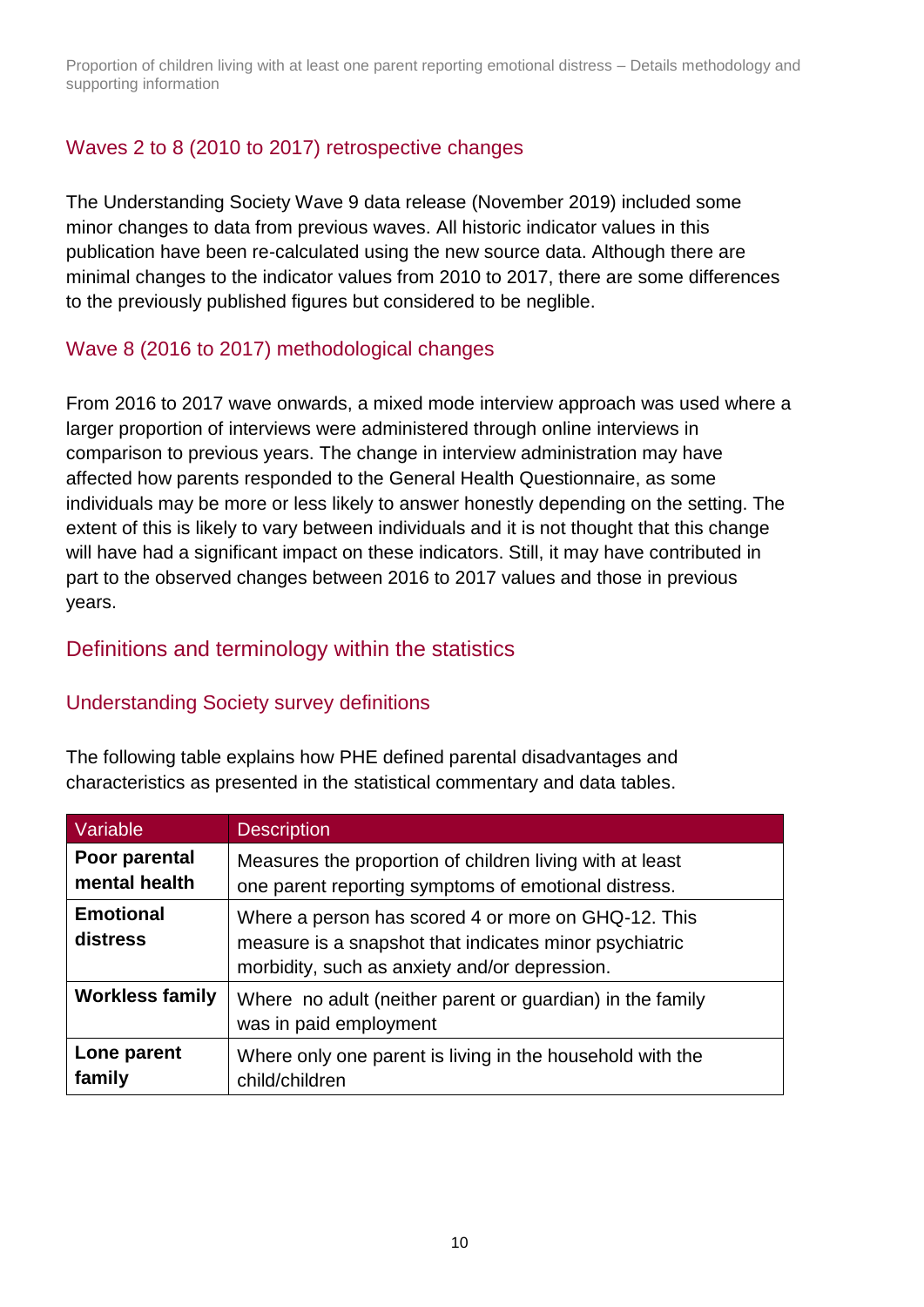### <span id="page-10-0"></span>Underlying sample population

For the poor parental mental health measure, children were included in our sample if they were present in any of the 4 most recent waves (2010 to 2011 and 2017 to 2018). The analysis includes any child where at least 1 parent has responded fully to the 12 item General Health Questionnaire on which the measure is based. For specific subsections of this indicator, this analysis only includes those children who have parents that make up the cut, For example only those children with fathers within the household are included when calculating the proportion of fathers with emotional distress.

The analysis could either construct this indicator from the perspective of the parents – 'the proportion of parents reporting symptoms of emotional distress' – or the perspective of the child – 'the proportion of children living with at least 1 parent reporting symptoms of emotional distress'. The latter was chosen, because the analysis is primarily interested in how many children are affected by poor parental mental health, whereas a parents-based indicator would count every parent, even if the same child was affected twice. Still, trends are very similar for both measures.

For over 1 in 5 children in study sample, information is missing for 1 of the parents. This analysis could either include children where both parents provide responses to GHQ-12, or include children where at least 1 parent responds. Both options come with a bias, excluding any children with at least 1 unknown parent biases the sample towards loneparents (since it is easier to be included if you only require the response of 1 parent). Lone parents are more likely to report symptoms of emotional distress, and so this construction would overestimate overall rates of poor parental mental health. Alternatively, including all children where at least 1 parent is known is likely to underreport rates, since PHE are assuming that the 'unknown' parent does not have poor parental mental health (when we would expect around 1 in 5 to be affected).

The analysis found there to be around 4 percentage points difference between the 2 measures, although trends are very similar for both. In conclusion, it was decided to base the total parental distress measure on where at least 1 parent is known. For the more granular breakdowns, PHE have based the measure on whether the relevant parents are known (mothers, fathers, and both parents). For these measures, children were excluded if the relevant parent was missing. The change in methodology is designed to reduce the bias in the more granular breakdowns and give a more refined representation of emotional distress and poor parental mental health.

#### <span id="page-10-1"></span>Weights used and attrition

As this analysis was conducted to construct an indicator, and therefore to monitor changes in the prevalence of this issue, we used cross-sectional weights designed to make the results as representative of the UK population as possible. There are self-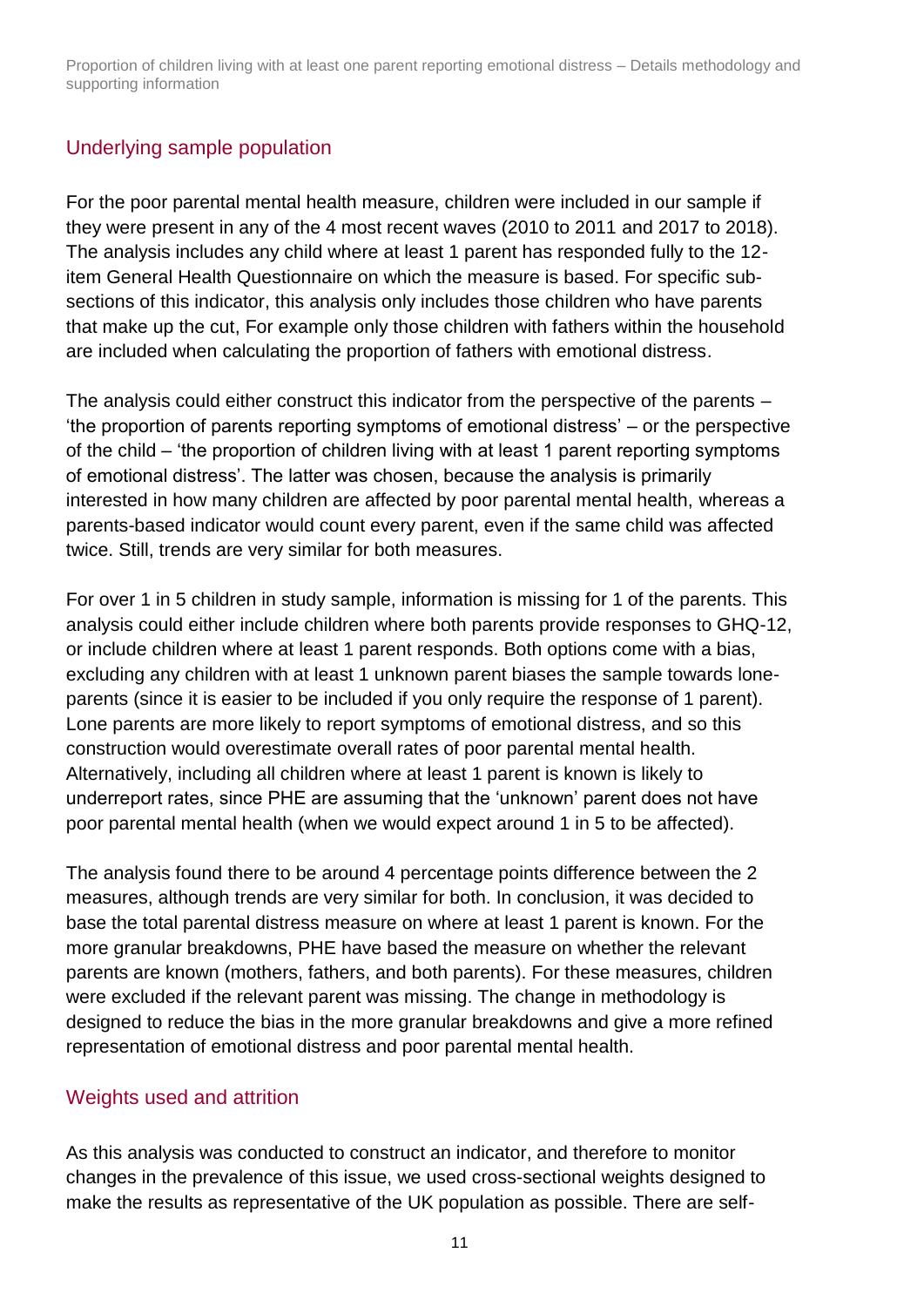completion weights available that adjust for non-response to selfcompletion questions (the GHQ-12 is part of the self-completion questionnaire in Understanding Society survey). However, since this indicator is constructed from the perspective of the child, the analysis could not use these weights. When the analysis tried constructing the indicator from the perspective of the parent (see above) there was no significant difference between results weighted using either the cross-sectional or self-completion weights.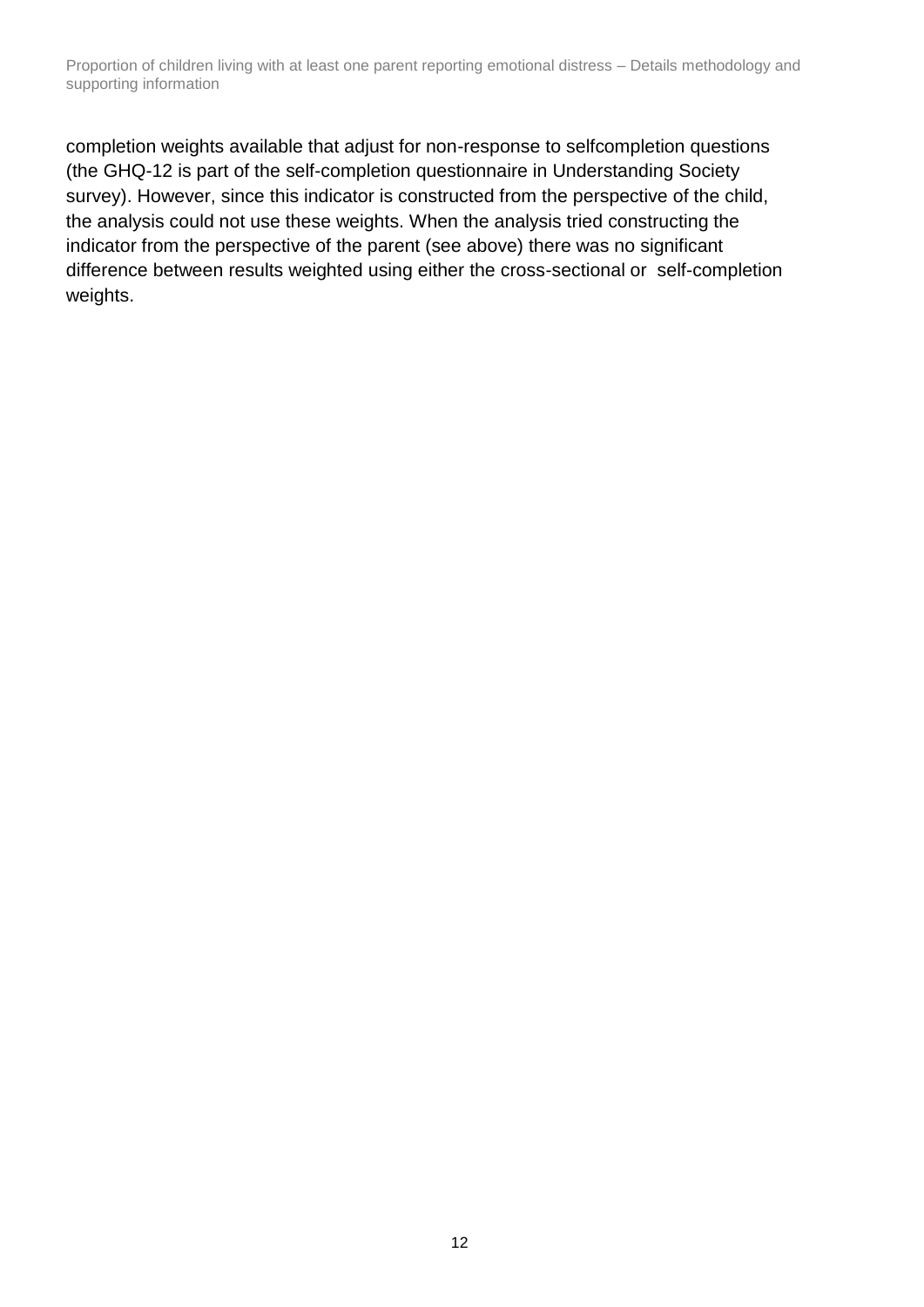# <span id="page-12-0"></span>General limitation of this analysis

### <span id="page-12-1"></span>**Overview**

This section outlines some of the limitations to this analysis. These are issues common to most survey-based longitudinal analysis. The main purpose of this longitudinal analysis is to explore and outline differences between various disadvantaged groups, and we are confident that the findings are robust to any of the issues outlined here.

## <span id="page-12-2"></span>Specific issues

### <span id="page-12-3"></span>Standard limitations of using survey data

Surveys gather information from a sample rather than from the whole population. The sample is designed carefully to be as representative of the general population as possible, given practical limitations such as time and cost constraints. However, results from sample surveys are always estimates, not precise figures. This means that they are subject to a margin of error (sampling error) which can affect how changes in the numbers should be interpreted, especially in the short-term. Year-on-year movements should be treated with caution.

Surveys are also at risk from a systematic bias due to non-response, when households that had been selected for interview do not respond to the survey. Individuals within households may also be non-responders even if the rest of the household does respond. In an attempt to correct for these biases, the results are generally weighted to adjust for non-response, and we have made clear where we believe results may be biased. Non-response can also occur where a respondent has given a full interview but has refused or given a 'don't know' answer to a particular question, which consequently leads to a missing value for that item. The analysis excludes results for children where at least 1 parent gives an unknown value. This may slightly bias lone-parent families, as it is easier for those families to give full responses. The only exception is for the Poor Parental Mental Health Indicator, for reasons explained in the corresponding section of this document.

In addition to sampling errors, consideration should also be given to non-sampling errors. Non-sampling errors arise from the introduction of some systematic bias in the sample as compared to the population it is supposed to represent. As well as response bias, such biases include inappropriate definition of the population, misleading questions, data input errors or data handling problems – in fact any factor that might lead to the survey results systematically misrepresenting the population. There is no simple control or measurement for such non-sampling errors, although the risk has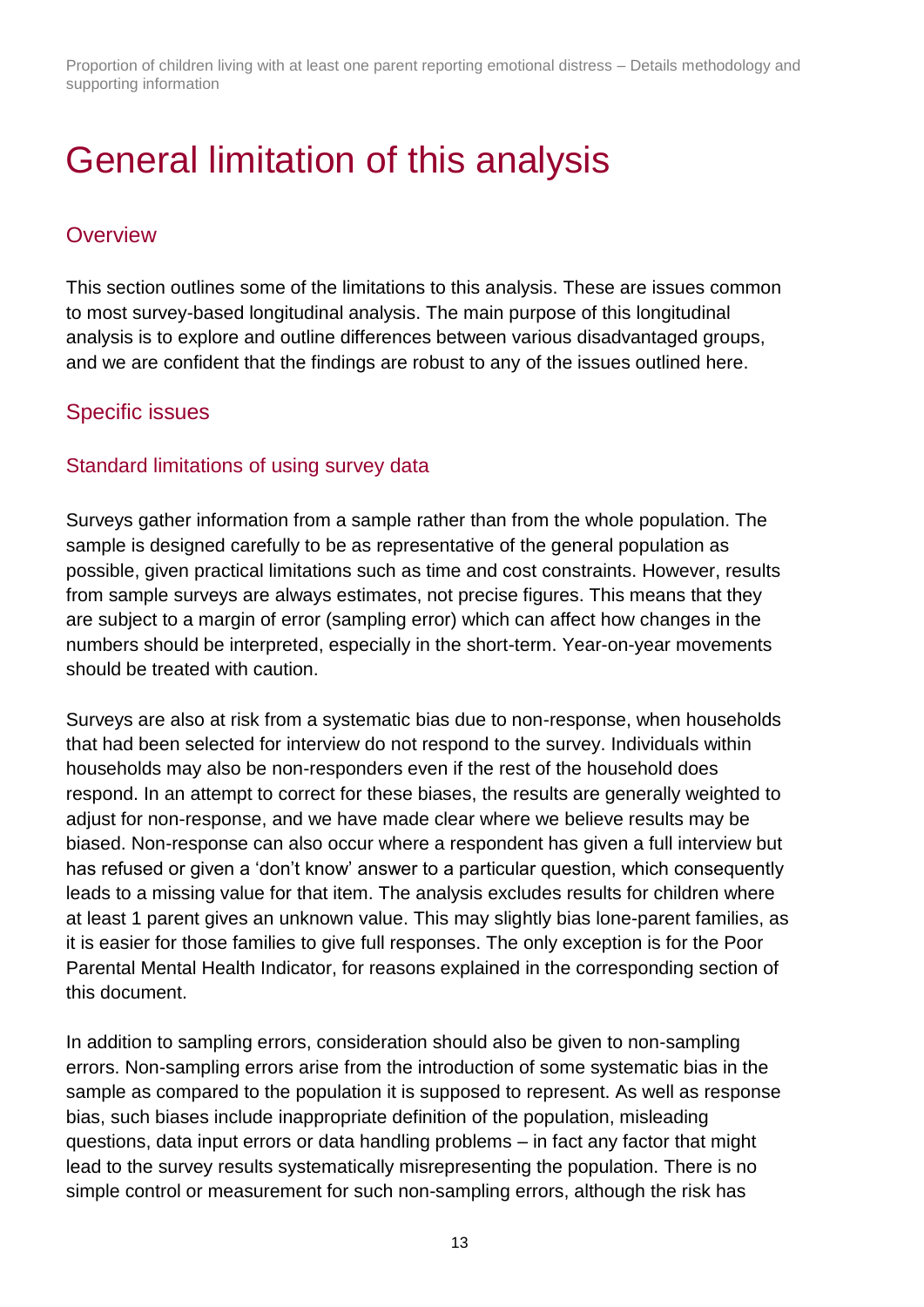been minimised through careful application of the appropriate survey techniques from the questionnaire and sample design stages through to analysis of results. Unlike other forms of error or non-response outline, it is likely this would be random, and less likely to be related to some underlying characteristics of the individuals interviewed.

### <span id="page-13-0"></span>Definition of a family in longitudinal analysis

In this longitudinal analysis, the changes in children's lives are followed/analysed from wave to wave. This is because the analysis is interested in children's experiences and outcomes and following families would be too complex, because they regularly form or dissolve over time.

Therefore, the definition of family is actually based around the adults (parents) that are living with the child in each wave. This means it is technically possible that a child could be living with completely different parents from one wave to the next. So, for example, a child that lives in a family that became workless could possibly have been living with working parents/guardians, and then moved to live with a different set of workless guardians/parents. Denoting this precisely would be confusing and potentially misleading and, more importantly, will not apply to the overwhelming majority of children in the survey.

#### <span id="page-13-1"></span>Definition of worklessness

The definition of a workless family is based on whether a child is living in a family where no adult is in paid employment. This is a purely binary indicator, and the analysis has not removed families where, for instance, both parents are retired, or students. Removing these families reduced the proportion of dependent children in workless families by around half a percent and did not affect the nature of our findings.

#### <span id="page-13-2"></span>Transitions between waves

Survey respondents are interviewed annually. Whilst there is some information on changes in characteristics between waves – for instance, employment transitions, and relationship changes – PHE chose not to use this. They found that, while adding further uncertainty/complexity to the analysis (for instance, the number of unknowns), it did not substantively change results or the nature of the findings.

#### <span id="page-13-3"></span>Rounding and suppression

Figures are reported as percentages and are rounded to 1 decimal point independently and as a result differences may not sum exactly due to rounding. Any proportions based on a sample population of 100 or less are suppressed.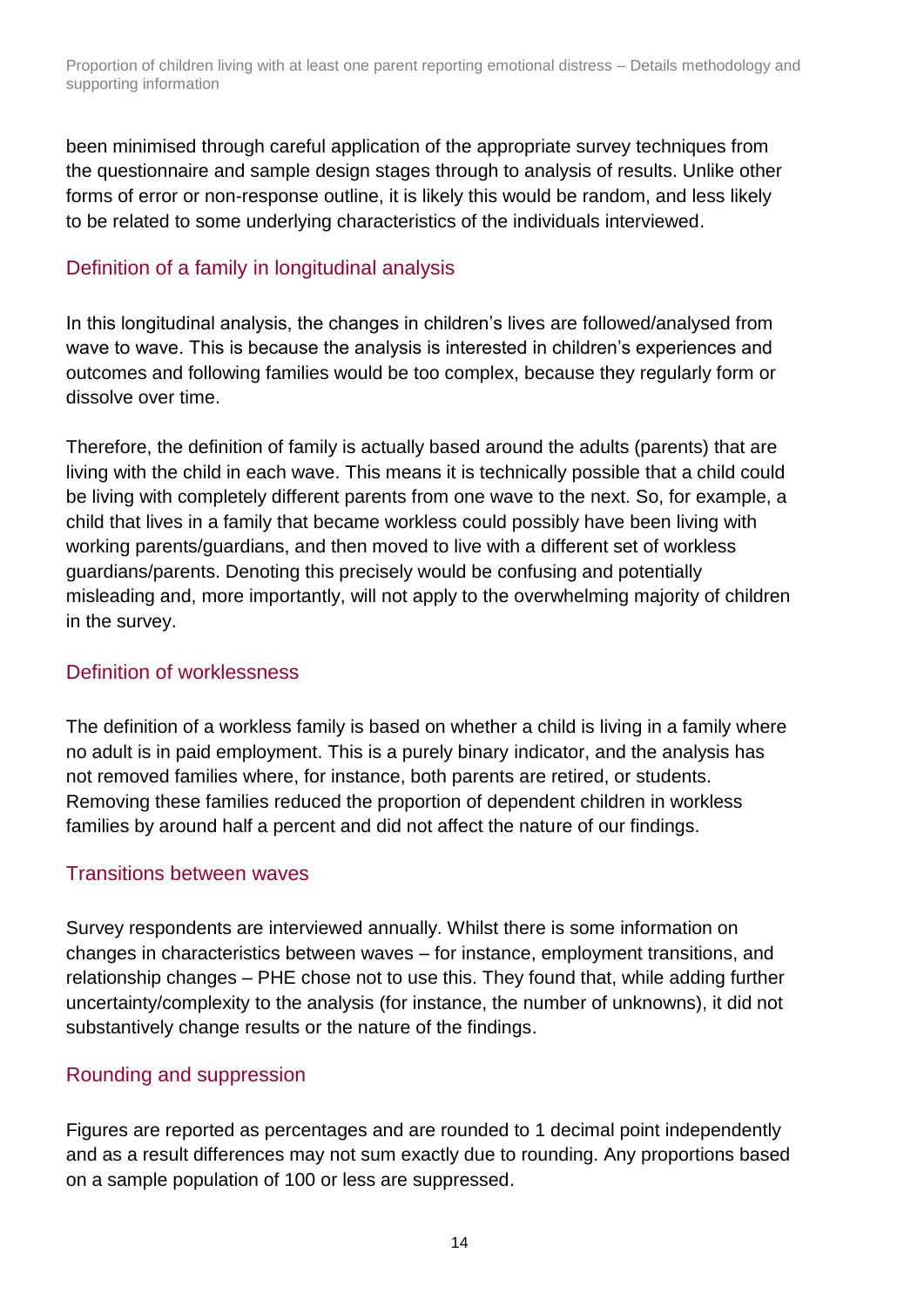# <span id="page-14-0"></span>References

Department for Work and Pensions and Department of Health (2016) Work, Health and Disability Green Paper Data Pack : Technical Annex. [https://www.gov.uk/government/uploads/system/uploads/attachment\\_data/file/577307/work](https://www.gov.uk/government/uploads/system/uploads/attachment_data/file/577307/work-health-and-disability-green-paper-data-pack.pdf)[health-and-disability-green-paper-data-pack.pdf](https://www.gov.uk/government/uploads/system/uploads/attachment_data/file/577307/work-health-and-disability-green-paper-data-pack.pdf)

Blewett, J., Noble, J., Tunstill, J. and White, K. (2011) Improving children's outcomes by supporting parental physical and mental health, London: Centre for Excellence and Outcomes in Children and Young People's Services (C4EO). [http://archive.c4eo.org.uk/themes/families/physicalmentalhealth/files/physical\\_mental\\_health\\_fu](http://archive.c4eo.org.uk/themes/families/physicalmentalhealth/files/physical_mental_health_full_knowledge_review.pdf) [ll\\_knowledge\\_review.pdf](http://archive.c4eo.org.uk/themes/families/physicalmentalhealth/files/physical_mental_health_full_knowledge_review.pdf)

Davies, S.C. (2013) Annual Report of the Chief Medical Officer 2013, Public Mental Health Priorities: Investing in the Evidence, London: Department of Health [https://www.gov.uk/government/uploads/system/uploads/attachment\\_data/file/413196/CMO\\_w](https://www.gov.uk/government/uploads/system/uploads/attachment_data/file/413196/CMO_web_doc.pdf) [eb\\_doc.pdf](https://www.gov.uk/government/uploads/system/uploads/attachment_data/file/413196/CMO_web_doc.pdf)

Flint, E., Bartley, M., Shelton, N. and Sacker, A. (2013) 'Do labour market status transitions predict changes in psychological well-being?', J Epidemiol Community Health 2013;0:1-7.

Green, H., McGinnity, A., Meltzer, H., Ford, T., and Goodman, R. (2004) Mental health of children and young people in Great Britain 2004, Palgrave Macmillan.

Marryat, L. and Martin, C. (2010) Growing up in Scotland: Maternal mental health and its impact on child development and behaviour, Edinburgh: the Scottish Government. <http://www.gov.scot/Resource/Doc/310448/0097971.pdf>

McDaid, D., Knapp, M., Medeiros, H. and the MHEEN Group (2008) Employment and Mental Health: assessing the economic impact and the case for intervention MHEEN Policy Briefing 5, London: Personal Social Services Research Unit, London School of Economics and Political Science. [http://eprints.lse.ac.uk/4236/1/MHEEN\\_policy\\_briefs\\_5\\_Employment\(LSERO\).pdf](http://eprints.lse.ac.uk/4236/1/MHEEN_policy_briefs_5_Employment(LSERO).pdf)

McManus S, Bebbington P, Jenkins R, Brugha T. (eds.) (2016) Mental health and wellbeing in England: Adult Psychiatric Morbidity Survey 2014, Leeds: NHS Digital. [https://www.gov.uk/government/uploads/system/uploads/attachment\\_data/file/556596/apms-](https://www.gov.uk/government/uploads/system/uploads/attachment_data/file/556596/apms-2014-full-rpt.pdf)[2014-full-rpt.pdf](https://www.gov.uk/government/uploads/system/uploads/attachment_data/file/556596/apms-2014-full-rpt.pdf)

Mental Health Foundation (2017). [https://www.mentalhealth.org.uk/your-mental-health/about](https://www.mentalhealth.org.uk/your-mental-health/about-mental-health/what-are-mental-health-problems)[mental-health/what-are-mental-health-problems](https://www.mentalhealth.org.uk/your-mental-health/about-mental-health/what-are-mental-health-problems)

Mental Health Foundation (2016) Fundamental facts about mental health 2016, London: Mental Health Foundation. [https://www.mentalhealth.org.uk/sites/default/files/fundamental-facts-about](https://www.mentalhealth.org.uk/sites/default/files/fundamental-facts-about-mental-health-2016.pdf)[mental-health-2016.pdf](https://www.mentalhealth.org.uk/sites/default/files/fundamental-facts-about-mental-health-2016.pdf)

Mental health foundation (2015) Fundamental facts about mental health 2015, London: Mental Health Foundation.<https://www.mentalhealth.org.uk/sites/default/files/fundamental-facts-15.pdf>